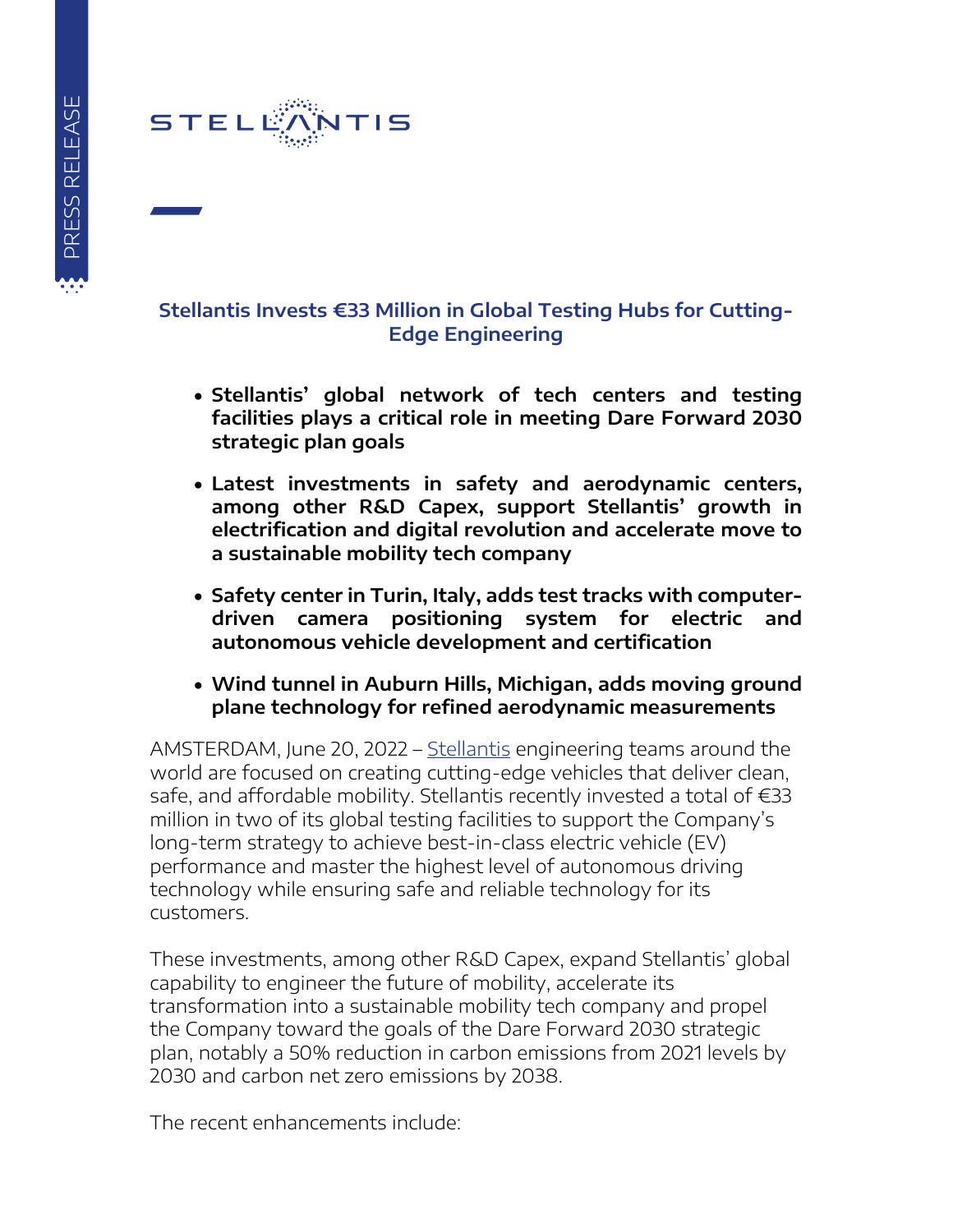- Orbassano Safety Center, near Turin, Italy, is fully integrated with digital engineering processes and significantly upgraded to host four test tracks with four impact points and capabilities for full testing of battery-electric vehicles (BEVs) and automated driving technology for passenger cars, trucks, and light commercial vehicles.
- Wind Tunnel in Auburn Hills, Michigan, U.S., being scaled up with the addition of moving ground plane technology, simulating onroad travel and providing more accurate aerodynamics measurement of vehicles. Reducing wind drag benefits the driving range of BEVs.

"Our world-class tech hubs across the globe are doing the work today that will make tomorrow's Stellantis vehicles industry leaders in capability, performance and safety," said Harald Wester, Stellantis Chief Engineering Officer. "Our engineering community is fueled by talent, diversity and global reach, and we are intensely working with the other global functions, as our Monozokuri peers, to energize the core of our technological transformation. It gives us a comprehensive view of the challenges and enables us to consider and refine a full menu of mobility solutions that will put us in the front row of the race to innovate and improve."

## Putting Electric Vehicles and Autonomous Driving to the Test

Key goals of the Stellantis Dare Forward 2030 strategic plan include reaching 100% of passenger car BEV sales mix in Europe and 50% passenger car and light-duty truck BEV sales mix in the United States by 2030.

The €5 million in upgrades for the Orbassano Safety Center give it the capability to test all types of electrified vehicles - mild hybrid, plug-in hybrid and battery electric vehicles. The facility currently runs at least two crash tests a day and is on track to test more than 275 electrified vehicles this year. Vehicles tested at Orbassano can be certified to meet more than 175 international safety and technological standards.

The impact zone of the test tracks is fitted with a Messring movable block for front and side-impact tests, and Orbassano runs some of the industry's most-challenging tests including the passenger-side small overlap test being used by the Insurance Institute for Highway Safety.

Orbassano's test tracks include a computer-driven camera positioning system with 13 moveable outboard camera locations over the impact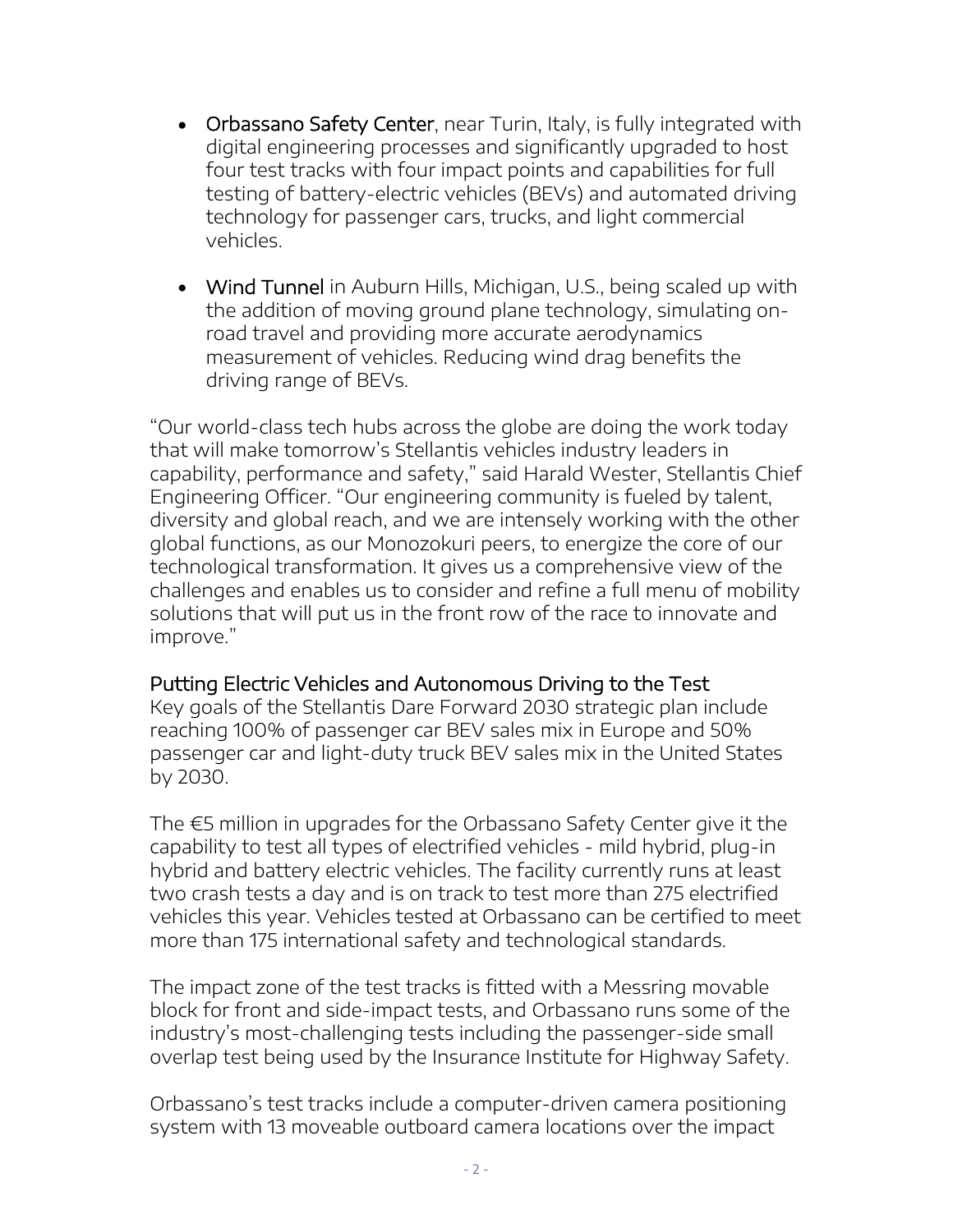point. In addition, the tracks include the capability for underbody highspeed video, while up to five cameras can be mounted on board the test vehicle.

All these views, plus the instrumented data, provide Stellantis engineers with invaluable data for evaluating current and future vehicle designs. Additionally, the data is shared with Stellantis facilities around the world, including the additional safety testing centers in Belchamp, France; Chelsea, Michigan, U.S.; and Betim, Brazil, to refine digital vehicle development models.

This state-of-the-art facility is fully integrated with Stellantis' safety digital engineering process, allowing the most efficient vehicle development and virtually covering all possible field crash scenarios.

The new tracks are ready to accommodate future test modes related to the introduction of automated driving functions on all types of vehicles.

Orbassano's arsenal includes static and dynamic test fixtures for factors such as pedestrian impact, roof crush and rollover, and test sleds to evaluate seating and vehicle interiors. Seat and interior testing become more critical as the adoption of future automated driving technologies hold the potential for new cabin seating configurations.

## A Better Breeze

Aerodynamic efficiency is a crucial difference-maker in the drive to optimize the distances electrified vehicles can travel on a single charge. That requires simulating the real driving world as accurately as possible.

At the Stellantis wind tunnel complex in Auburn Hills, Michigan, construction is in progress to install moving ground plane technology (rolling road), which simulates on-road travel while allowing test vehicles to remain static. Stellantis is investing \$29.5 million in the project.

Belts enable wheel movement at all four corners of the vehicle while a fifth belt runs beneath the vehicle as if it were rolling over a roadway. Moving ground plane technology also enables measurement of ventilation drag, which is the resistance associated exclusively with wheels and tires in motion. It accounts for up to 10 percent of total, real-world aerodynamic drag.

The existing aerodynamic test facility in Auburn Hills generates wind speeds up to 140 mph. The moving ground plane installation, part of an